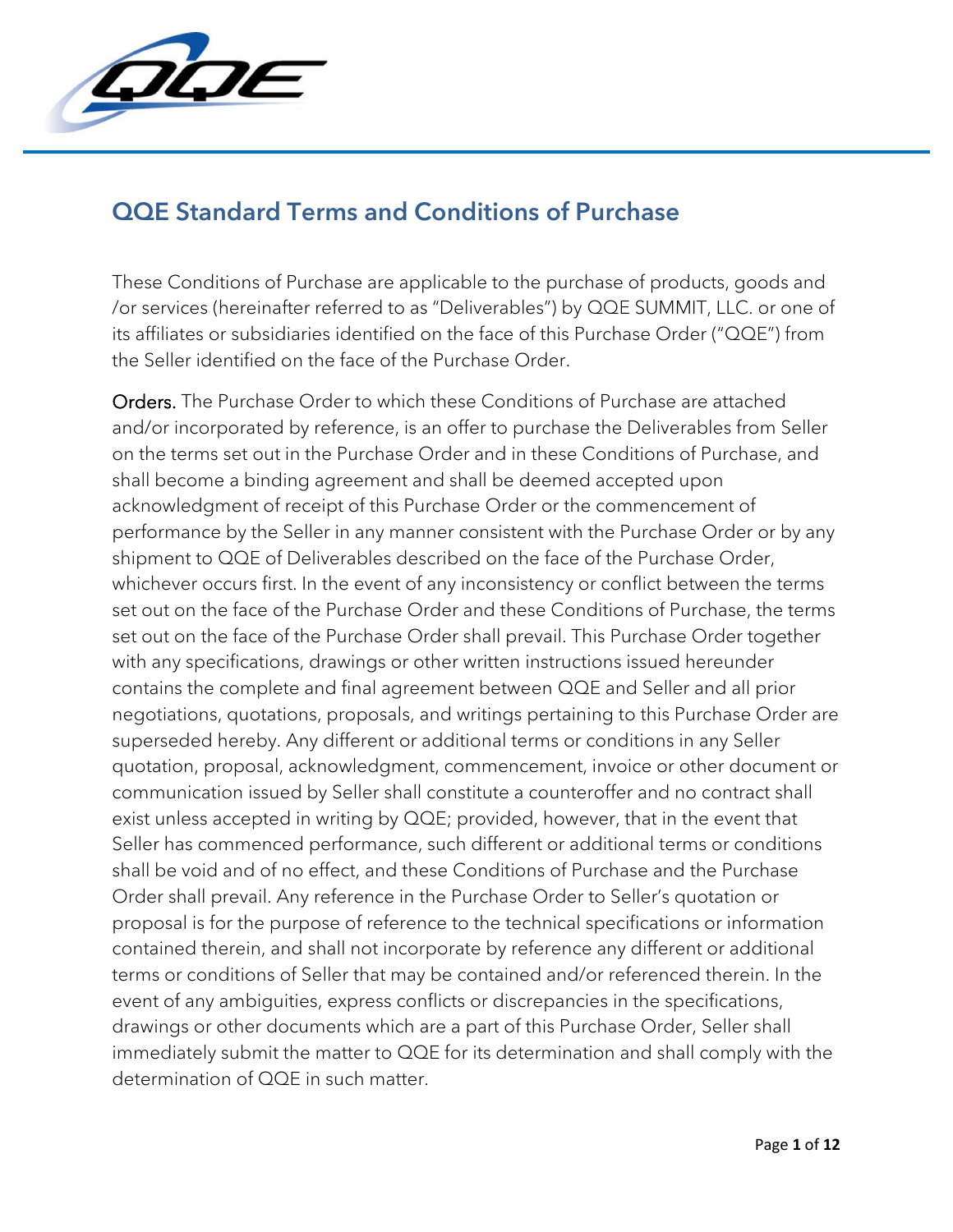

Changes. QQE may at any time, by written notice, make changes in drawings, specifications, descriptions, shipping instructions, quantities and or delivery schedules. Should any change increase or decrease the cost of any Deliverables, Seller shall immediately notify QQE providing details and QQE shall make an equitable adjustment in the purchase price. No change to the Purchase Order shall be valid unless agreed in writing by an authorized representative of QQE. If due to design changes QQE requests additional or alternate components similar to the Deliverables herein, any such additional or alternate order shall be in accordance with the same pricing structure and terms as contained herein.

Delivery. Time is of the essence for performance under this Purchase Order. Delivery of Deliverables in accordance with delivery dates specified on the face of this Purchase Order is critical to the ability of QQE to meet its contractual obligations to its customer. Seller shall work the necessary hours with sufficient facilities and manpower to ensure that Deliverables are delivered on the date or dates specified by QQE. In addition, if Seller fails to meet the delivery dates as specified by QQE other than by reason of Excusable Delay (as defined herein), QQE may, without limiting or affecting its other rights or remedies available hereunder or at law or in equity, direct expedited shipment and/or incur premium freight or transportation costs, and Seller shall pay upon demand all excess costs incurred thereby, including additional handling charges and other expenses (whether related or not) resulting therefrom. Seller shall be responsible for all other direct, consequential, and incidental damages incurred by QQE as a result of Seller's failure to meet the delivery dates, other than by reason of an Excusable Delay, including without limitation the reimbursement of any costs, penalties, and damages owed by QQE to its customer for late delivery or other performance, and the cost of obtaining replacement deliverables from an alternate source. QQE's actions in obtaining substitute or replacement deliverables shall not limit its rights and remedies available hereunder or at law or in equity.

Excusable Delay; Force Majeure. Neither party shall be responsible for the delay in performance of its work where such delay is due to act of God, public enemy, compliance with laws, governmental acts or regulations, fire, act of civil or military authority, Governmental priority, flood, epidemic, war, riot, or other causes substantially similar to the foregoing beyond its reasonable control ("Excusable Delay"). Immediately upon the date the Seller first knows, or acting reasonably should have known, of the circumstances giving rise to an Excusable Delay, the Seller shall provide written notice requesting a schedule adjustment. The notice shall include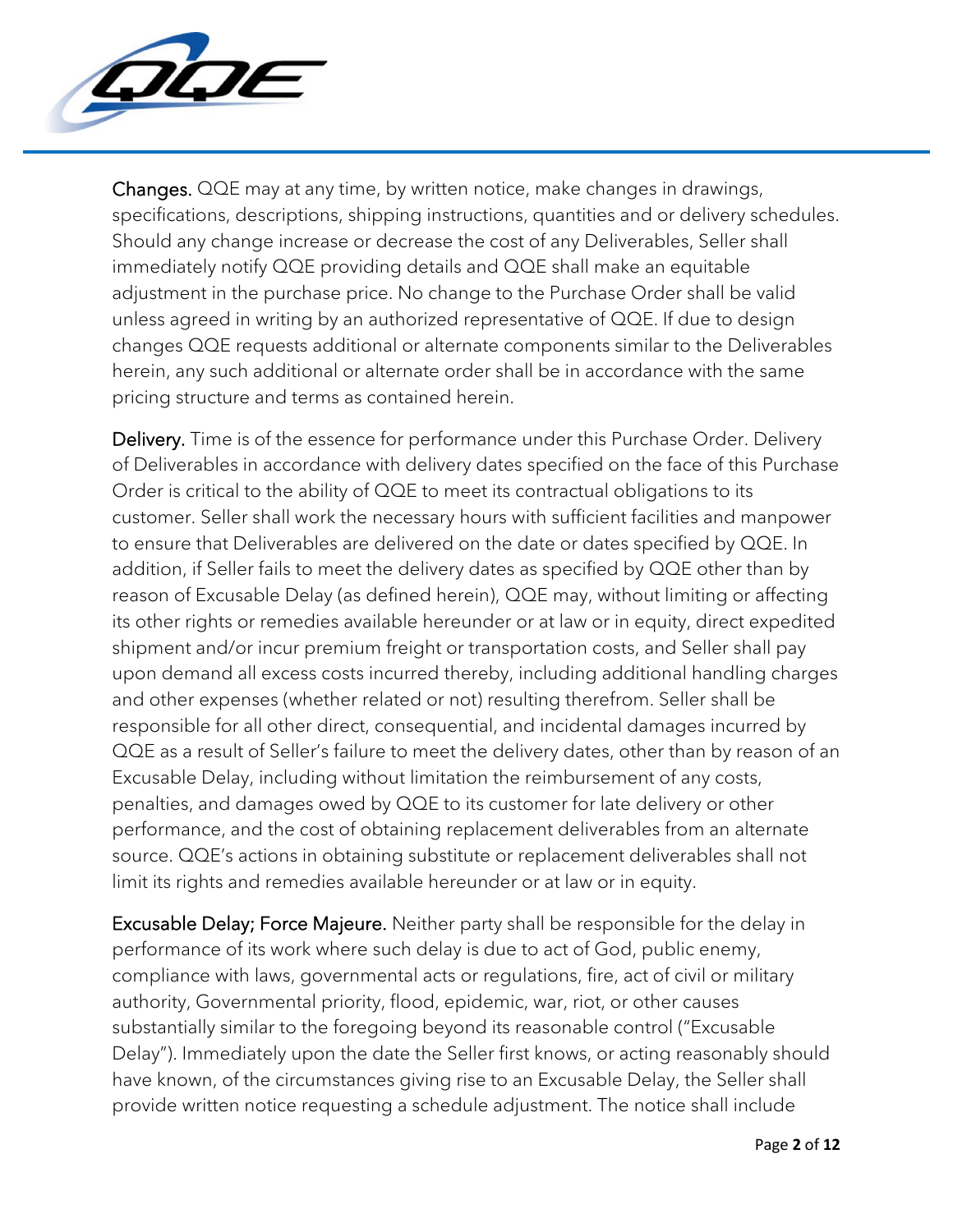

complete details supporting the claim and all reasonable alternative courses of action in the case of any continued delay. Failure to provide timely notice shall be cause for QQE to refuse to make a schedule adjustment for a belated notification. If any Excusable Delay lasts longer than thirty (30) days, QQE may in its sole discretion terminate the Purchase Order without liability.

Shipments. All Deliverables are to be suitably prepared for shipment and must be packed and shipped in accordance with the governing classification and tariffs applicable thereto, and in accordance with QQE's packaging instructions, if any. All Deliverables shall be packaged in a manner sufficient to ensure delivery in an undamaged condition. Seller shall be responsible for costs or damages incurred by QQE as a result of or caused by improper packaging. All shipments and packages shall include a packing slip listing the Deliverables, quantities, QQE part numbers (if any), Purchase Order number, shipping location name and receiving department number. Any materials or substances considered hazardous or toxic shall be delivered in appropriate containers / packaging with the required warning labels clearly visible and the respective Material Safety Data Sheets accompanying the delivery, in compliance with all applicable laws. Seller shall notify QQE by facsimile or electronic transmission seven (7) days prior to expected shipment. On the day of shipment, Seller shall confirm shipment by facsimile or electronic transmission notification that shall include: the carrier's name, the waybill number, number of pieces, estimated weight (by piece and total), progressive bill number, destination, and estimated date of delivery. Unless otherwise indicated on the Purchase Order, delivery will be made to QQE's headquarters, FOB destination. Material delivered without proper containment, packaging, labeling and documentation may be returned to Seller at Seller's expense. If the Deliverables are not shipped in accordance with QQE's specifications and/or QQE's packaging instructions, Seller shall pay or reimburse QQE for the any and all excess and additional costs occasioned thereby.

Certificates of Origin. Upon request, Seller shall promptly furnish to QQE all certificates of origin or domestic value-added and all other information relating to the costs and places of origin of the Deliverables and the materials and components contained therein or used in the performance thereof, as may be required by QQE to comply fully with all customs, tariffs and other applicable governmental regulations. Seller shall comply with all such regulations. Seller shall indemnify and hold QQE, its subsidiaries and affiliates, their respective successors, assigns, representatives, employees and agents, and QQE's customer harmless from and against all liabilities,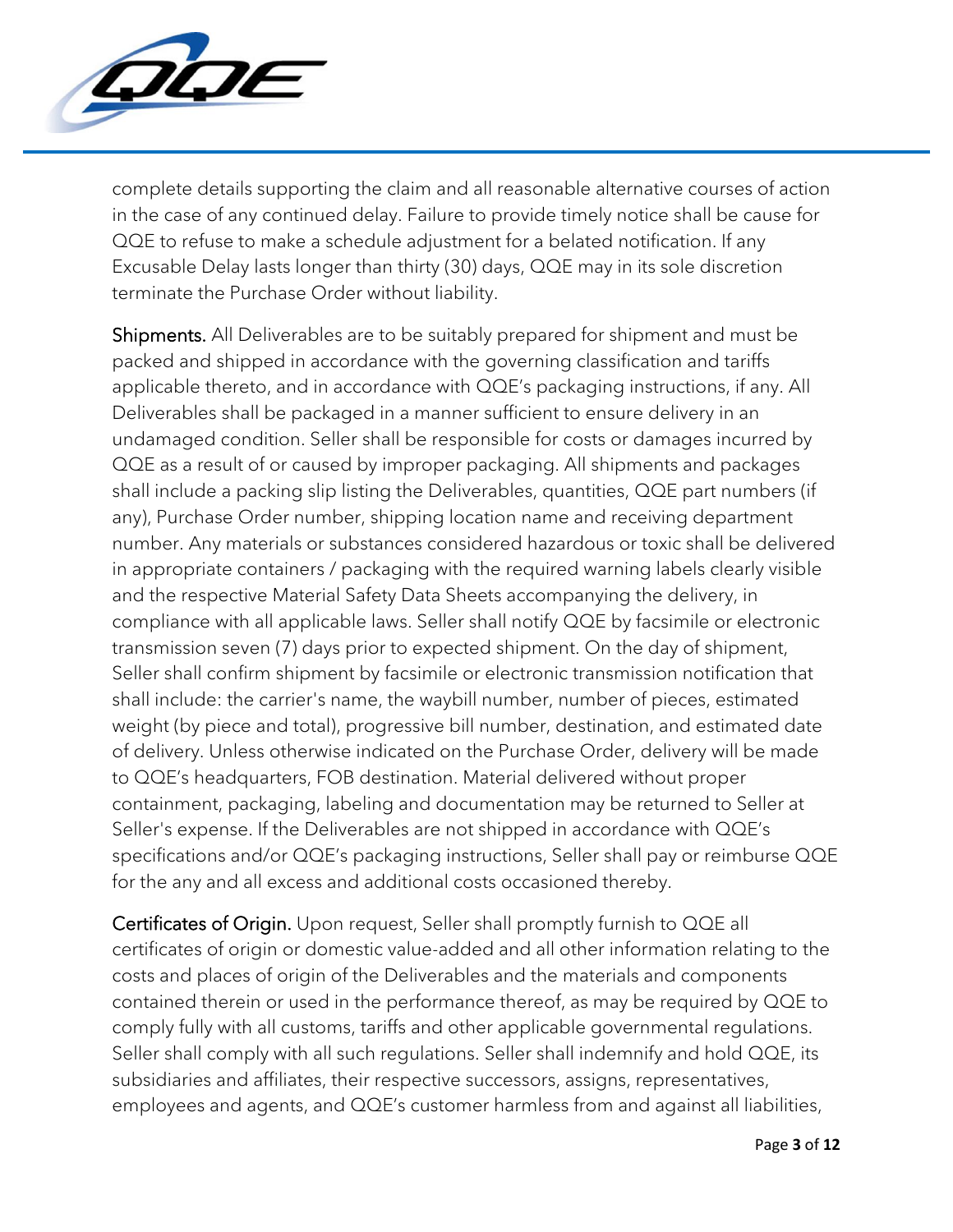

demands, claims, losses, costs, damages and expenses of any nature or kind (including fines and penalties) arising from or as a result of: (i) Seller's delay in furnishing such certificates or other information to QQE; (ii) any errors or omissions contained in such certificates; and (iii) any non-compliance by Seller with such regulations.

Security Interest, Title and Risk of Loss. In the event progress payments or advances will be made, Seller hereby grants QQE a security interest in the Deliverables as well as any and all components, inventory, and raw materials, whether now existing or hereafter arising, and any replacements, improvements, substitutions, attachments, and accessions thereto or thereon purchased by Seller with progress payments or advances made by QQE and to be used by Seller in manufacturing the Deliverables. Seller agrees to execute and deliver all documents requested by QQE to protect and maintain QQE's security interest. Title and risk of loss or damage to the Deliverables shall pass to QQE upon delivery to the specified destination. Seller warrants that upon delivery QQE shall acquire good and clear title, free and clear of all liens, encumbrances and security interests. To the maximum extent permitted by the applicable law, Seller waives any lien or other rights that Seller might otherwise have on or in any of QQE's or QQE's customer's property, and agrees that neither Seller, nor any of its subcontractors or suppliers, or their respective employees, will assert any interest in or make any filings including any construction or mechanic's liens or other filings in respect of any part of the Deliverables, the facility into and the land on to which the Deliverables are to be located. All drawings, specifications, manuals, models, software and all other data prepared in conjunction with this Purchase Order shall be deemed to be works for hire and shall belong exclusively to QQE. If by operation of law any of the foregoing material is not work made for hire, then Seller agrees to assign, and hereby assigns, to QQE the ownership of such material including all copyrights thereto.

Acceptance of Deliverables. QQE and its customer shall be entitled to inspect the Deliverables in manufacture at all reasonable times to ensure compliance with QQE's Supplier Quality Manual, the specifications set forth in the Purchase Order, any additional specifications or representations published or provided to QQE by Seller's representative, and delivery schedule. Seller shall provide suitable facilities and support to accommodate such inspections. Any inspection of the Deliverables prior to delivery and operational acceptance testing shall not be deemed acceptance of any nonconformance to the specifications or the QQE Supplier Quality Manual. QQE shall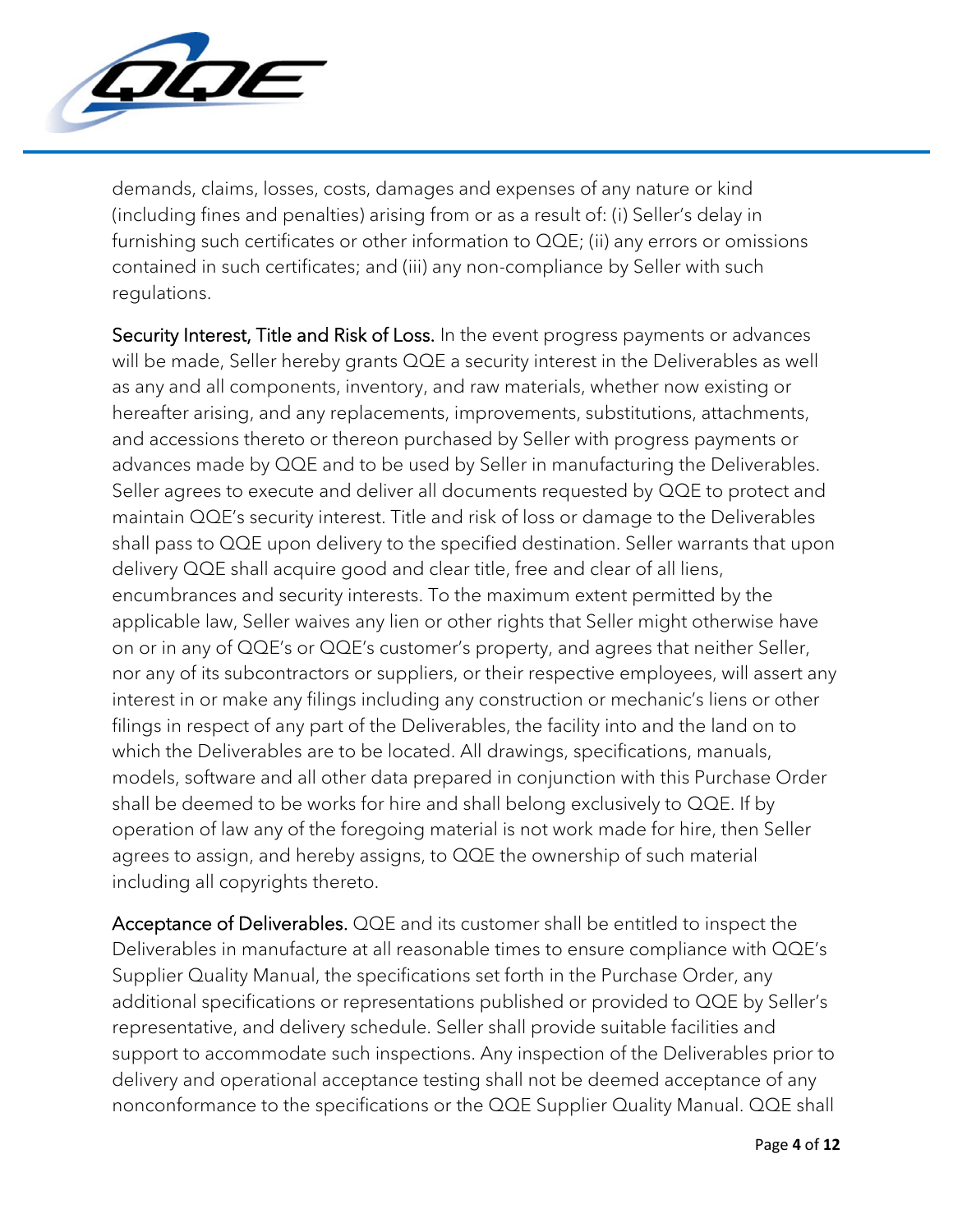

have a reasonable time to inspect Deliverables following delivery. Deliverables are deemed accepted by QQE after ten (10) days of delivery unless QQE notifies Seller of either (i) a non-conformance; or (ii) QQE's reasonable need for additional inspection time. Non-conforming Deliverables are subject to the warranty provisions of Section 9 herein.

Warranty. Seller warrants for the term of the warranty period that the Deliverables delivered hereunder are (i) new, (ii) free from defects in design (except to the extent the design was supplied to Seller by QQE), materials and manufacture, (iii) conform to the QQE Supplier Quality Manual, and (iv) conform to all specifications set forth in the Purchase Order and any additional specifications or representations published or provided to QQE by Seller's representative. The parties agree the warranty period shall be not less than twenty-four (24) months from the later of: (a) the date the Deliverables are delivered to QQE or, if so directed by QQE, after delivery to QQE's customer; and (b) the date the Deliverables are put into production by QQE or its customer, alone or as part of another machine or product. Upon notification from QQE in the form of a non-conformance report ("NCR"), Seller shall immediately repair or replace defective or non-conforming Deliverables in accordance with QQE's Supplier Quality Manual at Seller's expense during the warranty period. Upon receipt of an NCR, Seller shall, at the discretion of QQE acting reasonably, immediately pay to QQE an amount as reasonably determined by QQE representing QQE's costs arising from the defect or non-conformance including without limitation all labor and other expense incurred to identify the defect or non-conformity and any down time caused thereby. If QQE determines that the Seller is unable to repair or replace the defective or non-conforming Deliverable within the time QQE requires to meet its obligations to its customer, QQE shall at its sole discretion and option: (i) proceed with correction of the defect or non-conformance and charge all resulting costs to Seller (including without limitation all labor and other expense incurred to identify and correct the defect or non-conformity (plus reasonable overhead and profit on such costs) and any down time caused thereby); or (ii) return to Seller at Seller's expense the defective Deliverables and any other Deliverables associated with the defective Deliverables supplied by Seller, for full refunds of the purchase price paid for such Deliverables and all resulting costs incurred by QQE including without limitation all labor and other expense incurred to identify and attempt to correct the defect or non-conformity (plus reasonable overhead and profit on such costs) and any down time caused thereby. QQE's action to effect cure of any defect or non-conformity shall not relieve Seller of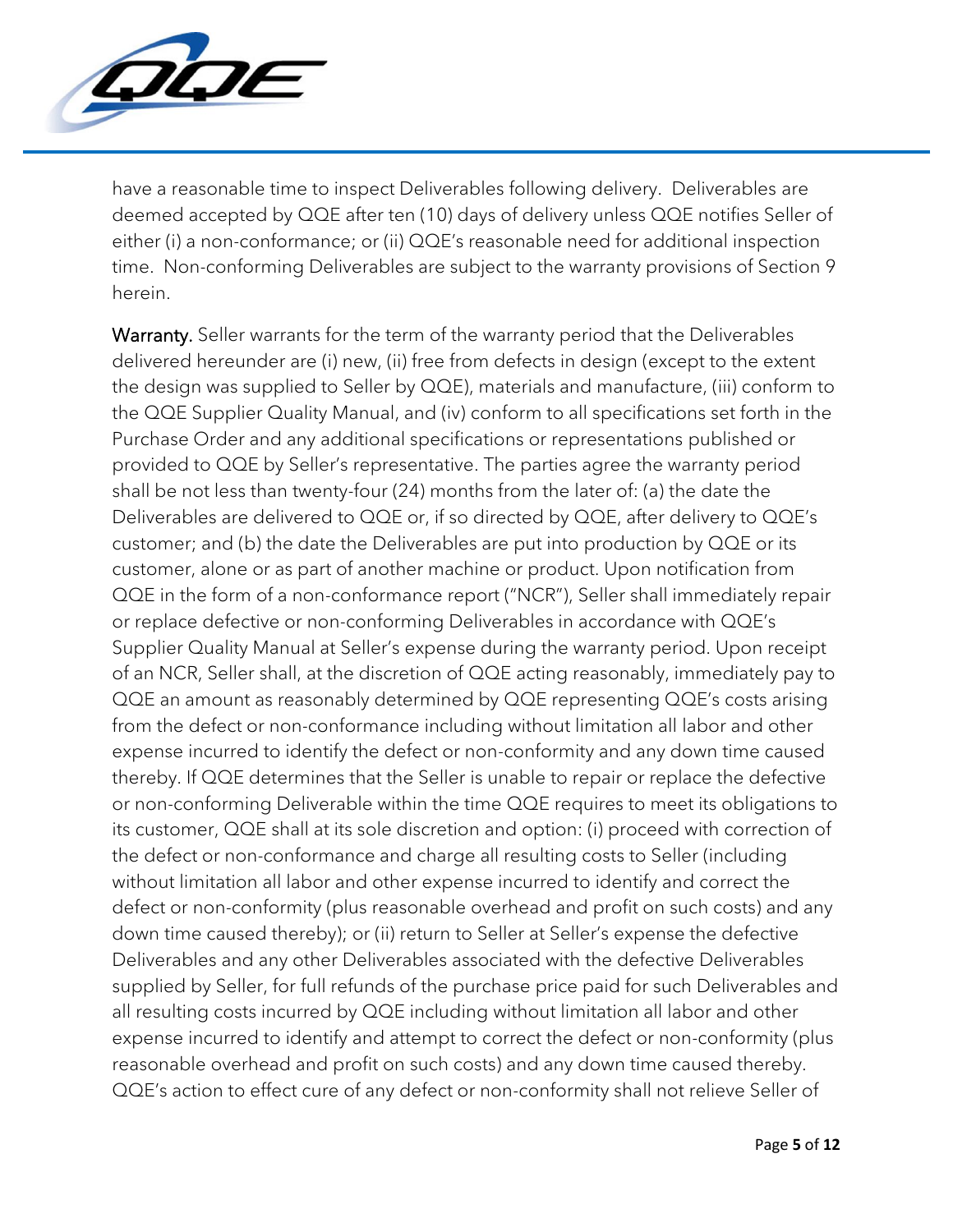

any of its warranty obligations hereunder. The foregoing shall not be in limitation of any rights that QQE may have at law or in equity by reason of any breach of warranty, expressed or implied, or otherwise. Such warranty shall be in addition to any warranties of additional scope given to QQE by Seller.

Service and Replacement Parts. Seller guarantees the availability of all necessary parts for the Deliverables for a period of ten (10) years following the warranty period.

Indemnity. Seller shall indemnify and hold QQE and its customer, and their respective representatives, employees, agents, customers, invitees, subsidiaries, affiliates, successors and assigns, harmless from and against all liabilities, claims, demands, losses, costs, damages and expenses of any nature or kind (including consequential and special damages, personal injury, property damages, lost profits, recall or other QQE's customer's field service action costs, production interruption costs, inspection, handling and reworking charges, professional and other legal fees, and other costs associated with QQE's administrative time, labor and materials) arising from or as a result of: (i) any breach of Seller's warranties hereunder; and (ii) any other acts or omissions or negligence of Seller or any of its subcontractors or suppliers in connection with Seller's performance of its obligations under this Purchase Order. No limitations on QQE's rights or remedies in any Seller's documents shall operate to reduce or exclude such indemnification.

Insurance. Seller must maintain the following insurance coverages for the duration of its performance obligations under the Purchase Order, written on an occurrence basis and underwritten by insurers with a minimum rating of A- VII by A.M. Best:

a) Commercial auto liability with a limit of liability not less than \$1 million per occurrence combined single limit for bodily injury and property damage of \$1 million, including owned, non-owned and hired automobiles;

b) Commercial general liability with a limit of liability not less than \$1 million per occurrence combined single limit, including coverage for operations, completed operations, and products liability, with a \$2 million aggregate;

c) Workers' compensation with statutory limits and Employer's Liability coverage with limits of at least \$1 million;

d) Umbrella or excess liability insurance with a limit of liability not less than \$3 million per occurrence.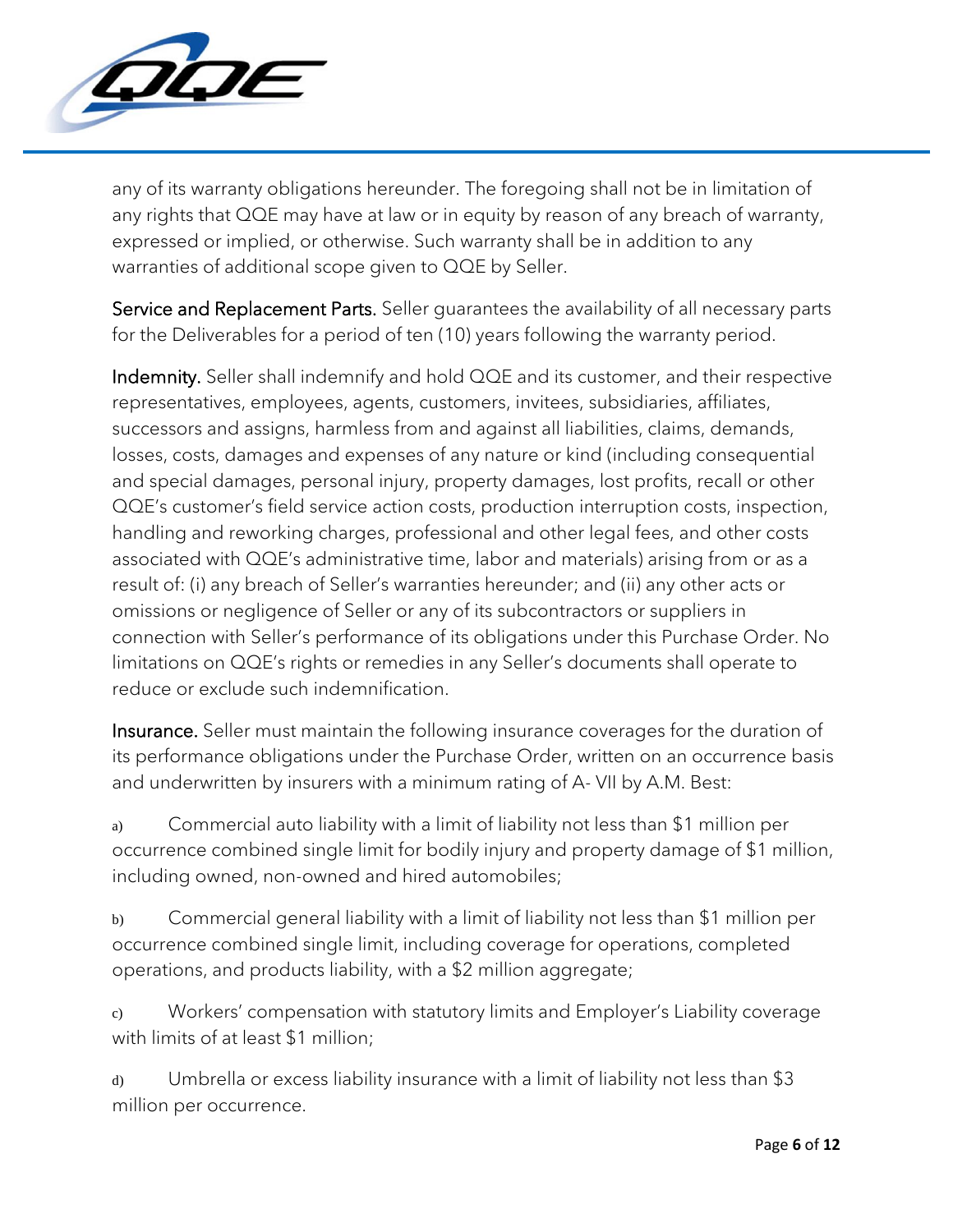

Intellectual Property Rights. Seller shall own the intellectual property rights in any Deliverable that: (i) is offered for sale by Seller to third parties in addition to QQE; and (ii) is not modified or customized by Seller in any manner for QQE in order to fulfill its obligations under the Purchase Order, (each such Deliverable a "Seller Standard Product"). Other than for Seller Standard Products, Seller shall specify by prior written notice to QQE any and all pre-existing intellectual property of Seller or third parties developed or acquired prior to the date of the Purchase Order by Seller or third parties which are or are to be incorporated into, used in the design or manufacture of, or would otherwise affect the Deliverables (collectively, along with the intellectual property rights in Seller Standard Products, "Seller Intellectual Property"). Seller grants QQE and QQE's customer a fully paid-up, worldwide, perpetual, non-exclusive, transferable, royalty-free and unlimited license (with the right to sublicense) and right to use all Seller Intellectual Property. QQE and QQE's customer are also entitled to make subsequent changes to the Deliverables. Other than Seller Intellectual Property, QQE shall be entitled to full ownership of all data, information, inventions, or discoveries, whether patented or unpatented, conceived or first actually reduced to practice in the performance of this Purchase Order. Seller hereby assigns and agrees to assign to QQE any innovations, inventions, drawings or specifications conceived and/or reduced to practice in the course of or performance of this Purchase Order and Seller also assigns and agrees to assign to QQE all intellectual property rights thereto, including any trade secrets and patents and copyrights issuing thereon. Seller further agrees to provide reasonable assistance to QQE, at QQE's expense, for securing all such intellectual property rights. Seller agrees to promptly disclose any such data, information, invention or discovery to QQE. Except where the design of the item is provided by QQE, Seller agrees to defend at Seller's expense, and indemnify and hold QQE and QQE's customer harmless from all demands, suits, actions or proceedings against QQE or any of QQE's customers for actual or alleged infringement of any intellectual property right (including but not limited to patent or copyright) resulting from the use or sale of the Deliverables delivered under the Purchase Order. Seller further agrees to pay and discharge any and all judgements or decrees (or any amount in settlement or compromise thereof) which may be rendered in any such suit, action or proceeding against QQE or QQE's customers. If the use of a Deliverable or an QQE product or any part thereof is or is likely to be enjoined as a result of such demand, suit, action or proceeding, Seller, at no expense to QQE or QQE's customer, shall obtain for QQE and/or QQE's customer the right to use or sell the Deliverable and/or QQE product so enjoined or effect another remedy satisfactory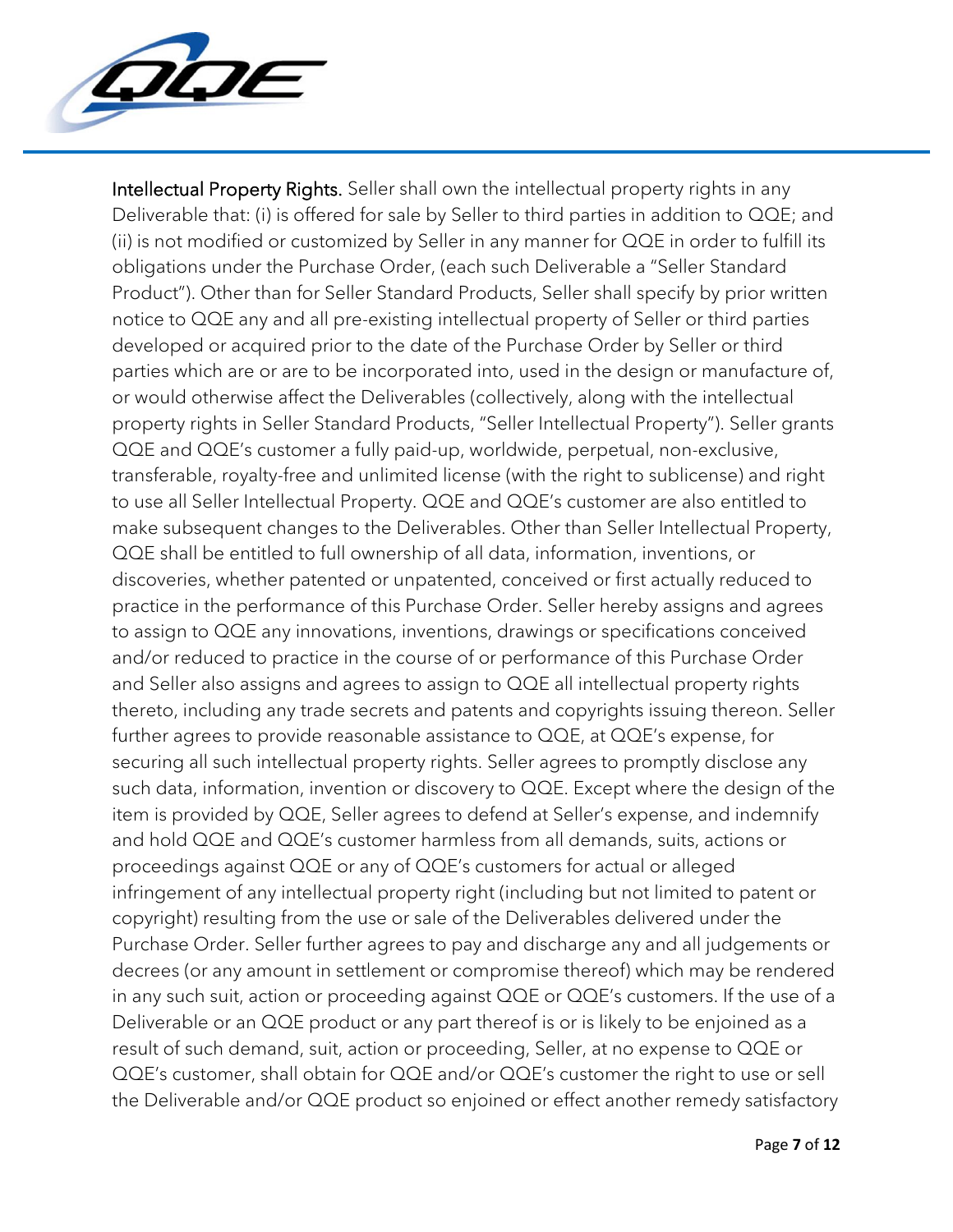

to QQE to permit QQE or QQE's customer to sell and/or use operate, modify and maintain the Deliverable and/or the QQE product without restriction.

Termination for Default. Without prejudice to any other rights or remedies which QQE may have, QQE may terminate the Purchase Order, in whole or in part, effective immediately and/or cancel further performance by Seller with or without notice to Seller in the event that any of the following occur: (a) the Seller fails to perform any of its obligations under or is in default of any provision or requirement of this Purchase Order (collectively, a "Default") and fails to cure the Default within ten (10) business days of written notice of the Default from QQE; (b) the Seller is adjudged bankrupt or insolvent; (c) the Seller becomes subject to bankruptcy or insolvency proceedings pursuant to the laws of any jurisdiction; (d) the Seller makes a general assignment for the benefit of creditors; (e) if a receiver is appointed on account of Seller's insolvency, (f) Seller's inability to promptly provide QQE with adequate and reasonable assurance of Seller's financial capability to perform timely any of Seller's obligations under the Purchase Order, or (g) in the event of a change in control of Seller (where any sale or exchange of a sufficient number of shares of Seller, or any affiliate that controls Seller, effects a change in management of Seller). In addition thereto, QQE reserves the right, without liability, to cancel this Purchase Order in whole or in part by written notice effective when delivered to the Seller if; (i) the Deliverables are not delivered on the specified date or if in the judgment of QQE Seller will be unable to deliver Deliverables on the specified delivery date; or (ii) the Deliverables supplied by Seller are not in conformance with the specifications. In the event of partial cancellation, the rights and obligations of QQE and Seller with respect to the Deliverables not cancelled shall continue. In the event of default by the Seller, QQE shall have the right to terminate this Purchase Order without further liability for Deliverables not delivered to QQE. Seller shall indemnify and hold harmless QQE and its customer from all costs, losses and claims resulting from Seller's default, including reasonable attorneys' fees.

Termination for Convenience and Cancellation. QQE may at any time upon written notification to Seller, terminate this Purchase Order, in whole or in part, with respect to undelivered Deliverables on this Purchase Order without further liability other than to pay for those Deliverables that have already been delivered. For Deliverables specifically identified on the face of the Purchase Order as custom, QQE shall pay the Seller the proportionate value of the purchase price for those Deliverables completed at the time of termination, upon delivery of those Deliverables to QQE. For such custom Deliverables cancelled before being completed, QQE shall be liable to Seller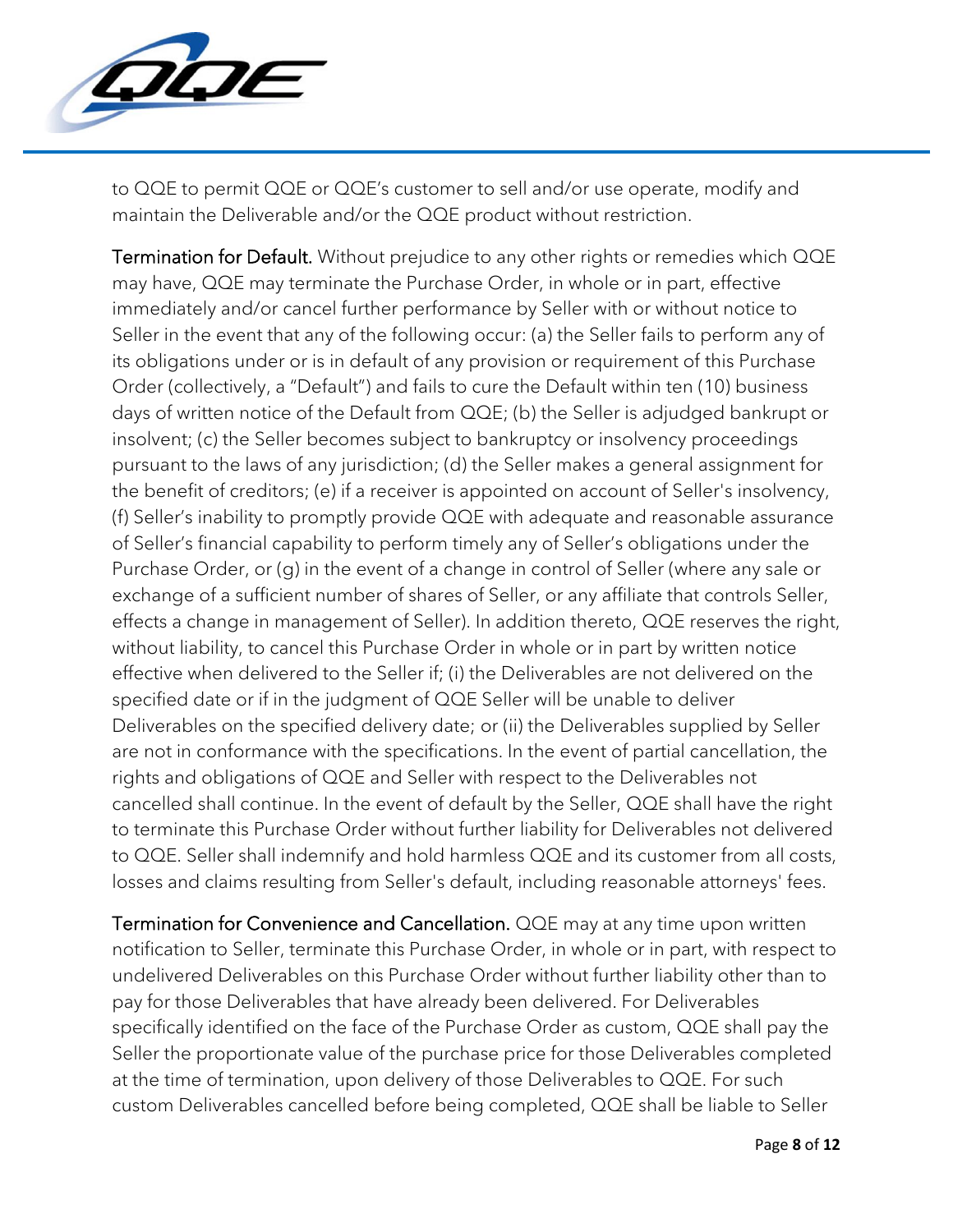

for (1) Seller's cost of material or work in progress, as shown on Seller's books that cannot be returned to Seller's suppliers or subcontractors for credit, and (2) any cancellation or other costs owed by Seller to its suppliers as a result of cancellation of the custom Deliverables, but in no event shall QQE's liability for cancellation exceed the purchase price. Seller's standard products available by catalogue or other published material including website shall in no event be considered custom. In addition to the foregoing, QQE shall have the right to return to Seller for full refund without restocking or cancellation fees, any non-custom Deliverables which have been delivered to QQE and which QQE determines are no longer required by QQE.

Purchase Price and Invoices. The purchase price identified in the Purchase Order is not subject to increase for any reason or cause unless specifically agreed to by QQE pursuant to Section 2 of these Conditions of Purchase. Seller warrants that the purchase price for the Deliverables is, and shall remain, not less favorable to QQE than the prices currently extended to any other customer of Seller for the same or substantially similar deliverables in the same or substantially similar quantities and delivery requirements. Seller warrants that the prices in this Purchase Order shall be complete, and no surcharges, premiums or other additional charges of any type shall be added, without QQE's prior written consent. Upon delivery of the Deliverables specified on the face of this Purchase Order, Seller shall submit proper invoices to the attention of QQE Accounts Payable. All invoices must include the Purchase Order number, ship to address, Seller's name, Seller's GST, VAT or any other applicable tax account registration number, item description, delivery date and remittance instructions. Failure to submit proper invoices may result in payment delays. QQE shall make payment net sixty (60) days from receipt of valid Seller invoices. QQE may withhold payment in whole or in part if Seller's invoice is incorrect, does not conform to QQE's invoicing instructions, or if either the progress relating to the Deliverables or parts thereof, as stipulated in Seller's invoice, has not been achieved. QQE shall be entitled to set off any amount owing from Seller or Seller's affiliated companies to QQE or to any of QQE's affiliated companies against any amount payable under this Purchase Order.

Material Furnished or Paid For by QQE. All jigs, fixtures, gauges, patterns, tools, dies, molds, materials, designs, or equipment supplied to Seller by QQE or otherwise paid for by QQE or developed as a result of the performance under the Purchase Order (collectively, "QQE Property") are the exclusive property of QQE and Seller acquires no rights in such QQE Property. All QQE Property shall: (1) be used by Seller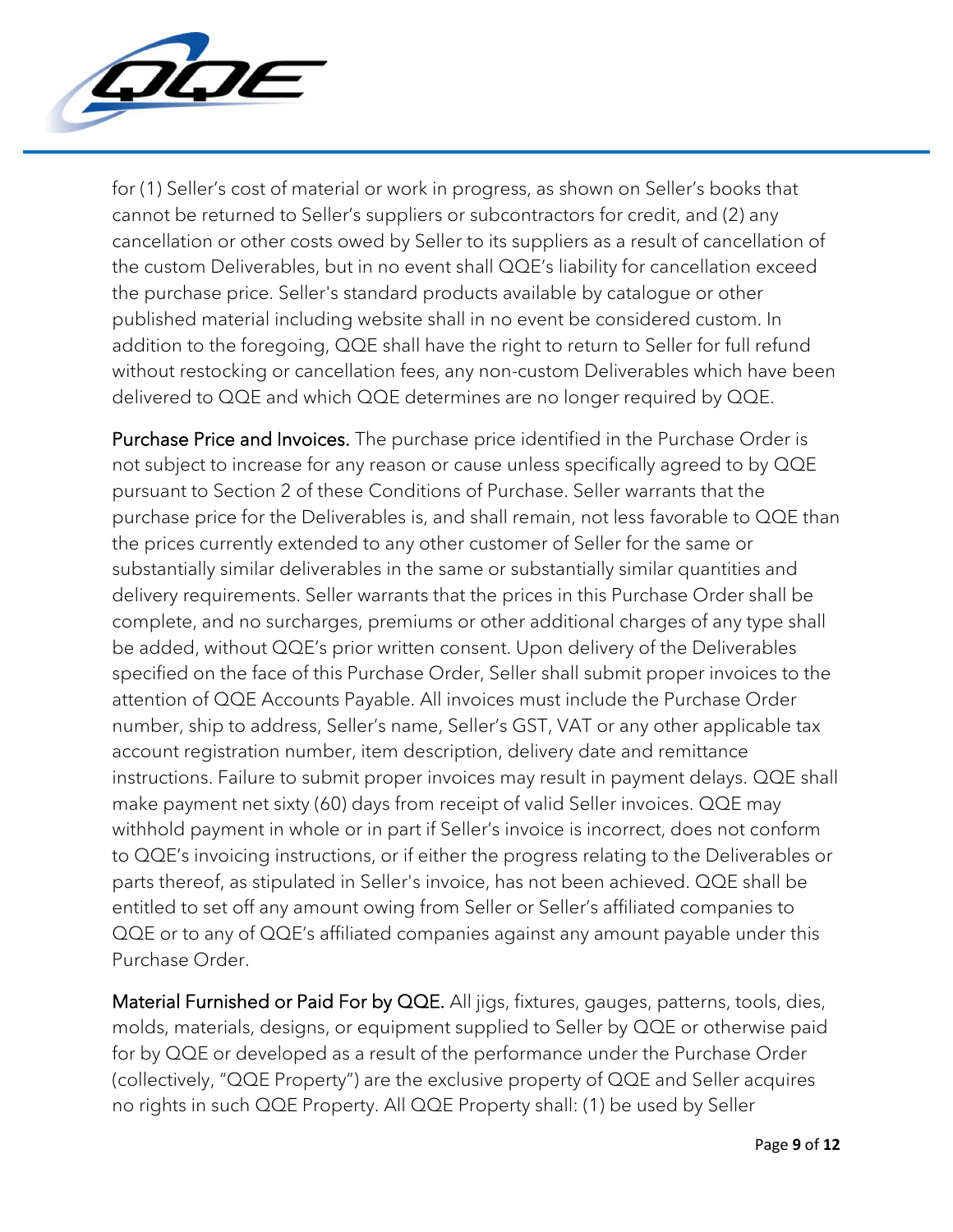

exclusively for QQE orders; (2) be clearly marked as QQE Property and segregated from Seller property when not in use; (3) be properly maintained and kept in good working order by Seller (reasonable wear and tear from ordinary use excepted); (4) be insured by Seller and kept free of liens, claims, security interests or other encumbrances; and (5) be promptly returned to QQE upon demand or termination or expiration of this Agreement. Seller shall not remove from the Seller's facility or dispose of any QQE Property without the prior written consent of QQE. Seller and its employees and subcontractors will execute whatever documents and take any other actions reasonably required to perfect and confirm QQE's sole rights and interest in the QQE Property.

Assignment and Subcontracting. Seller shall not assign this Purchase Order or any right or obligation bestowed or imposed herein without the express prior written consent of QQE. It is recognized that Seller may need to subcontract portions of the Work. QQE reserves the right to prior approve such allocations of work and the selection of subcontractors, if stated on the face of the Purchase Order. Seller shall not use a subcontractor if QQE has a reasonable basis for objecting to such subcontractor.

Confidentiality. The parties acknowledge having entered into a Non-Disclosure Agreement (the "NDA"), prior to or concurrently with the issuance by QQE to Seller of this Purchase Order. The NDA remains in full force and effect, and the terms and conditions of the NDA are incorporated herein by reference, and supersede the terms hereof, such that if there is a conflict between the terms and conditions of the NDA and these Conditions of Purchase, then the terms and conditions of the NDA will govern. Seller also acknowledges and agrees that the terms of the Purchase Order, the work being performed, the Deliverables being supplied and Seller's relationship with QQE and QQE's customer shall be treated as Confidential Information as defined in the NDA. In the absence of an NDA, Seller agrees to keep confidential and maintain the confidentiality of the confidential information of QQE and QQE's customer and other subcontractors, including the terms of the Purchase Order, the work being performed, the Deliverables being supplied and the relationship between Seller, QQE and QQE's customer. These Conditions of Purchase impose no obligation on Seller where such information (i) was known to Seller prior to receipt of the information on a non-confidential basis, (ii) is or becomes a matter of public knowledge or publicly available through no fault of Seller, (iii) is rightfully received by Seller on a nonconfidential basis from a third party, (iv) is independently developed by Seller without use of or reference to information from QQE or QQE's customer or other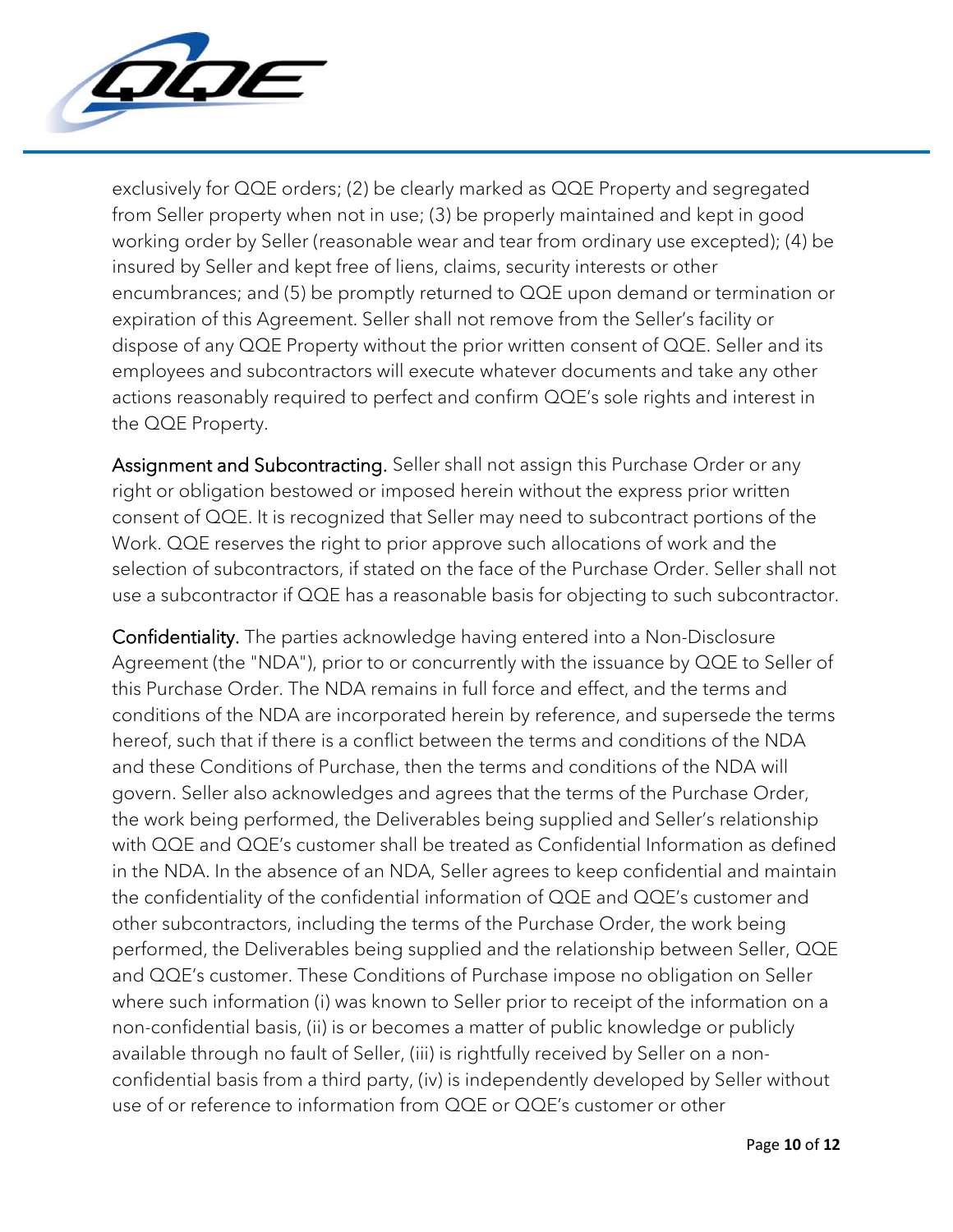

subcontractors as established by the written records of Seller; or (v) is publicly disclosed by Seller with prior written approval of QQE. Seller agrees to protect the information in strictest confidence by using the same degree of care to prevent the unauthorized use, dissemination or publication of the information as Seller uses to protect its own confidential information, provided that in no case shall such standard of care be less than a reasonable degree of care. Seller may disclose such information only to those of Seller's employees who have a need to know such information provided that such employees are under obligations of confidentiality to maintain the confidentiality of such confidential information. Seller shall not use the confidential information of the QQE or QQE's customer or other subcontractors for any purpose other than as necessary to carry out the purposes of this Purchase Order.

Remedies; No Implied Waiver; Limitations of Liability. Unless expressly indicated otherwise, any right or remedy of QQE in these Conditions of Purchase shall not be exclusive, and, in addition thereto, QQE shall have all rights and remedies under applicable law, including, without limitation, injunctive and/or equitable relief. No waiver by QQE of any one of its rights or remedies under this Purchase Order shall be construed as a waiver of any other rights or remedies nor a waiver of its rights for any succeeding breach of the same or any other provision. In no event whether as a result of breach of contract, tort, termination or otherwise, shall: (a) QQE be liable to Seller for anticipated profits, loss of opportunity, or for special, incidental or consequential damages; or (b) QQE's liability to Seller for any loss or damage arising out of, connected with, or resulting from the Purchase Order, or QQE's performance or breach of thereof exceed the monetary obligation QQE would have had to Seller in the absence of such breach, tort, termination or otherwise of the Purchase Order.

Severability. The invalidity of any provision of the Purchase Order or these Conditions of Purchase shall not affect the validity of the remaining provisions hereof. The invalid provision shall be amended or deleted, and the remaining provisions shall remain in full force and effect.

Compliance with Laws and Regulations. Seller shall be responsible for complying with all applicable federal, provincial, state and/or local laws and regulations having jurisdiction over the work covered by this Purchase Order. Deliverables manufactured or supplied by Seller shall comply with the applicable Occupational Health and Safety Act, Environmental Protection Act and all other applicable federal, state or local laws, rules, regulations, codes, ordinances, directives, policies and orders. Seller shall